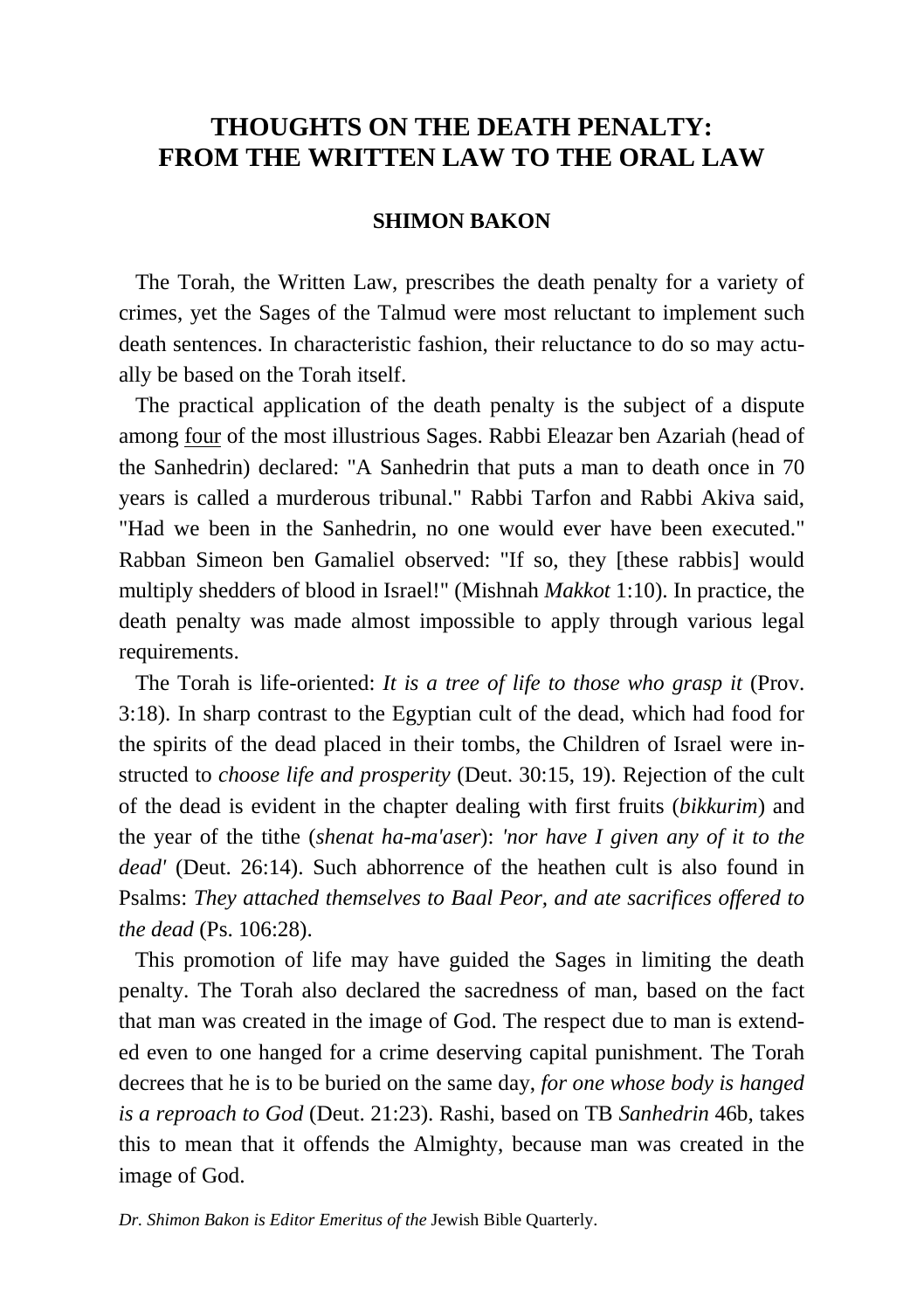SHIMON BAKON

 The idea that a rule specifically mentioned in the Torah can be modified, and even practically annulled by the Sages, is not uncommon. Some practices were halted at a certain point in history. When murder became widespread, the rite of the *eglah arufah* (breaking the neck of a heifer) ceased; and when adultery increased, the *sotah* (bitter waters) ordeal was discontinued (Mishnah *Sotah* 9:9). Other regulations were never implemented, such as the death penalty for a rebellious son and the destruction of a condemned city (TB *Sanhedrin* 71a). Best known, however, is the rule of *an eye for an eye* (Lev. 24:20), interpreted by the Sages to mean monetary compensation. While the terminology of the Bible indicates that justice ideally demands "an eye for an eye," this cannot be administered in practice and monetary compensation must therefore be substituted (TB *Bava Kamma* 83b-84a).

 This concept of a rabbinic power to interpret Torah, even in opposition to what may be viewed as the "pure" Torah law, is illustrated in the Talmud with the case of the oven of Akhnai, which was made of separate parts with a layer of sand between each (TB *Bava Metzia* 59b). This oven was the cause of a dispute between two great scholars, R. Eliezer ben Hyrcanus and R. Joshua, as to whether it could contract *tumah* (ritual impurity). R. Eliezer performed miracles in proof of his argument, but R. Joshua, speaking for the majority, rejected the use of miracles to prove points of Jewish law.

 R. Eliezer then said to them: "If the *halakhah* agrees with me, let it be proved from Heaven," whereupon a heavenly voice (*bat kol*) cried out: "Why do you dispute with R. Eliezer?" But R. Joshua explained, "We pay no attention to a heavenly voice . . . because it was written in the Torah at Mount Sinai, *You shall not side with the majority to do wrong* (Ex. 23:2)". The Talmud then asks, "What did the Holy One do in this hour? He laughed (with joy), saying, 'My sons have defeated Me'!"

 This daring statement has grave implications. The Torah, encompassing all of man's life, contains laws and values that may sometimes clash with one another. The holiness of the Sabbath and the sanctity of human life may thus conflict. The Bible ordains that violating the Sabbath is punishable by death (Ex. 31:14), yet the Sages decreed that human life supersedes the holiness of the Sabbath and that the Sabbath may be desecrated to save a person's life (TB *Shabbat* 151b). One value must give way in favor of the other. Similarly,

JEWISH BIBLE QUARTERLY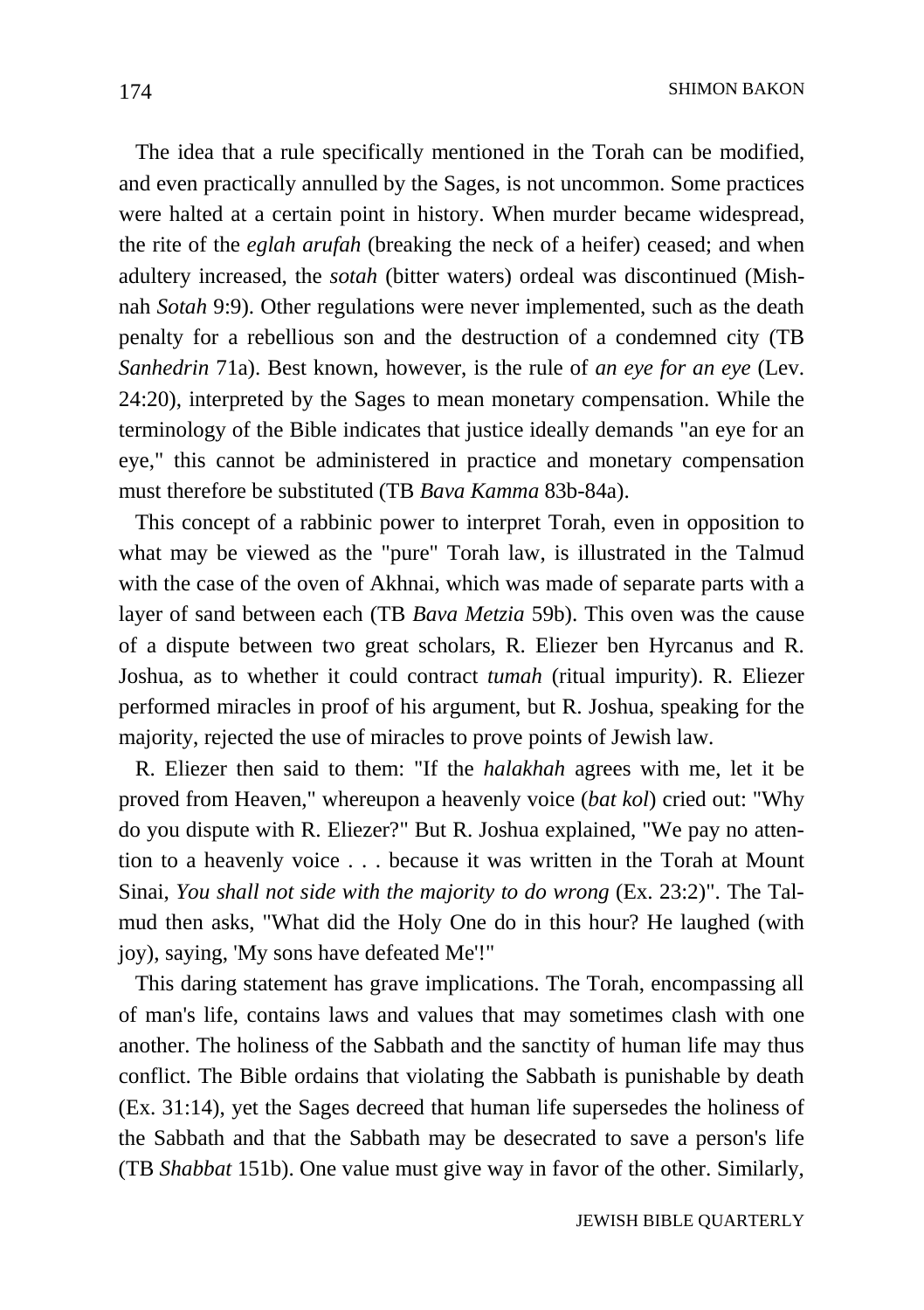the death penalty may clash with some fundamental beliefs in the Torah that emphasize the sacredness of human life. Thus, while the Torah may prescribe execution for certain crimes, the Sages, while keeping a death sentence "on the books," will fall back on the Torah's own principles and legislation to soften or eliminate its implementation. While keeping the letter of the law intact, it is emptied of its content by the Sages in order to keep the spirit of the law alive.

## MAN A UNIVERSE

 When Cain slew his brother, God said to him, *'The blood* [plural in Hebrew] *of your brother cries out to Me from the ground!'* (Gen. 4:10). The Sages use this verse when admonishing witnesses in capital crimes, warning them that whereas in non-capital cases a man may pay monetary compensation, in capital cases the suspect is accountable not only for the blood of the victim but for the blood of his posterity as well, hence the use of the Hebrew plural for "blood." Scripture indicates that all mankind arose from the creation of a single man, Adam. Therefore, according to the Sages, one who has caused the death of a single man is regarded as having led a whole world to perish. Conversely, one who saves a single person is considered to have saved a whole world. These remarkable declarations about the infinite worth of man are based on the Mishnah (*Sanhedrin* 4:5).

 The importance of human life, deduced from the same basic principles in the Torah, is expressed in the authoritative edict found in TB *Sanhedrin* 74a: that the only time Jews are required to sacrifice their lives is when they are ordered to commit idolatry, murder or adultery, or during a time of religious persecution (*shemad*) when violating a basic commandment is publicly enforced.

#### TWO WITNESSES

 The Torah decrees that only the testimony of two or more witnesses (together) can result in a person's death sentence for a capital crime (Deut. 17:6). This piece of legislation has some weaknesses and some unexpected consequences. The witnesses could be lying. Indeed, biblical history records the death of the innocent Naboth (I Kgs. 21:13) on the evidence of two false witnesses. This episode shows that even Jezebel, the Phoenician princess,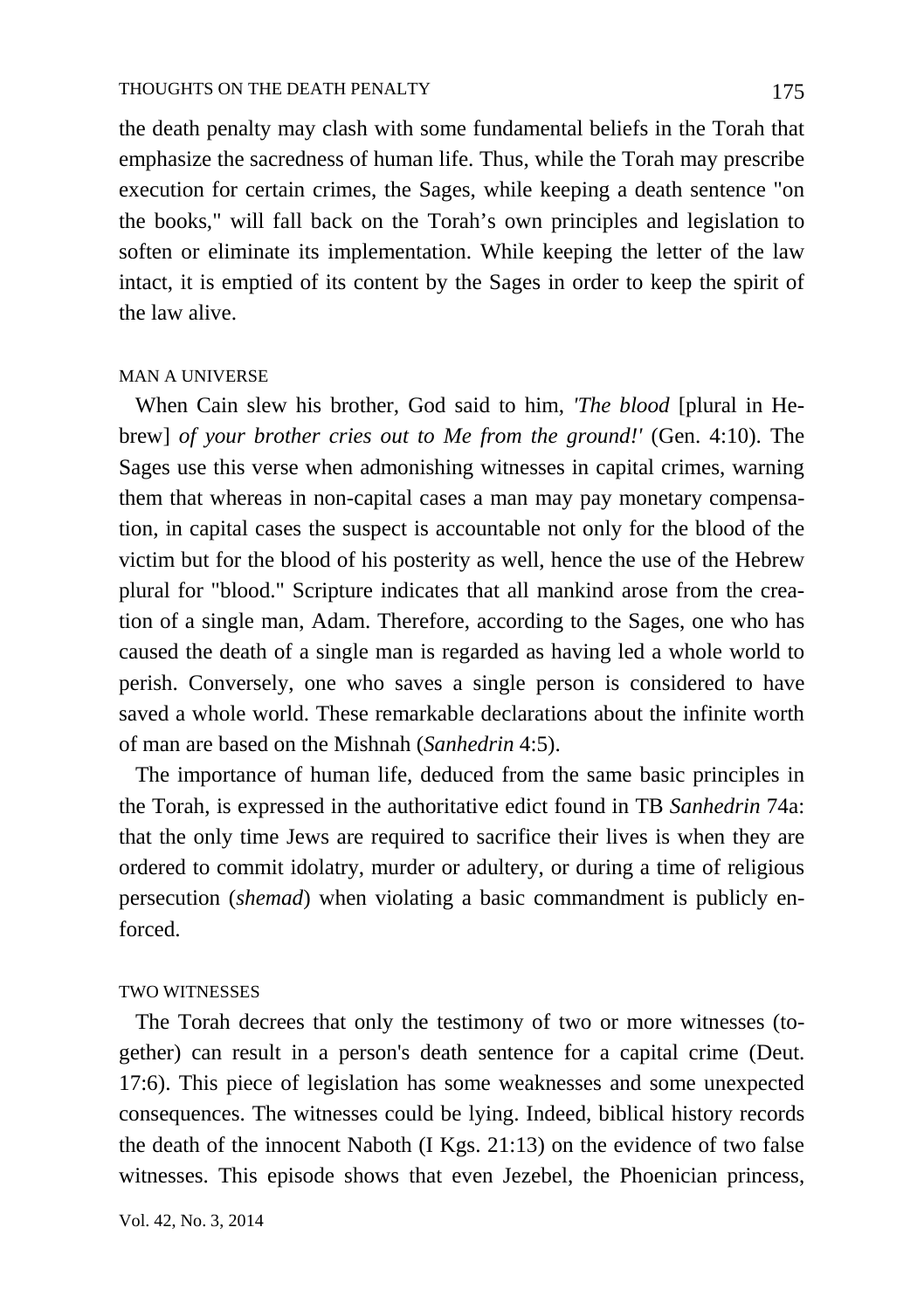was aware of the biblical legislation and abused it, finding two scoundrels to act on her behalf. The wanton murder of Naboth, fearlessly denounced by Elijah, contributed to the eventual demise of both Jezebel and King Ahab.

 Recognizing the potential weakness of the two-witness rule, the Torah warned against false testimony in the Decalogue – *You shall not bear false witness against your neighbor* (Ex. 20:13) – and enacted a law against malicious schemers (*edim zomemim*) to punish false witnesses: *You shall do to him as he schemed to do to his fellow* (Deut. 19:19). The Torah evidently understood that its own system contained a weakness and thus hinted that the Sages should take further precautions, making it functionally impossible to convict anyone of a capital crime. Indeed, the two-witness law had has some remarkable corollaries that were exploited by the Sages.

 It is told of the venerable R. Simeon ben Shetah that he saw a man pursue his fellow into a ruin. Soon after, he saw him emerge with a bloodied sword in his hand, leaving a murdered man inside the ruin. R. Simeon exclaimed, "But what can I do, for it is written in the Torah (Deut. 17:6), *At the mouth of two witnesses!*" (TB *Sanhedrin* 37b). Here we find a rigorous application of the requirement for two witnesses (together). In spite of overwhelming circumstantial evidence, the great Sage, basing himself on Torah law, was reluctant to bring the murderer to justice. The story ends with the murderer subject to Divine punishment, killed by the bite of a venomous snake. This, too, provided the Sages with textual and theological support for keeping the death penalty on the books, as a deterrent, but leaving the actual administration of that punishment to God.

 As in the case of "an eye for an eye," justice ideally demands the death penalty: *If anyone mortally wounds a human being, he shall be put to death*  (Lev. 24:17). Here, monetary compensation is not permissible: *You shall not accept a ransom for the life of a murderer* (Num. 35:31). Man is responsible for ensuring that murderers are punished: *Whoever sheds the blood of man, by man shall his blood be shed* (Gen. 9:6). Since life is sacred and witnesses are often unreliable, the death penalty was rarely enforced. Instead, the Mishnah informs us that imprisonment was substituted (*Sanhedrin* 9:5), an idea codified by Maimonides in *Hilkhot Rotze'ah* 4:8.

 A derivation of the biblical two-witness rule is Rabba's statement that "no man can declare himself wicked" (TB *Yevamot* 25b), which led to the general